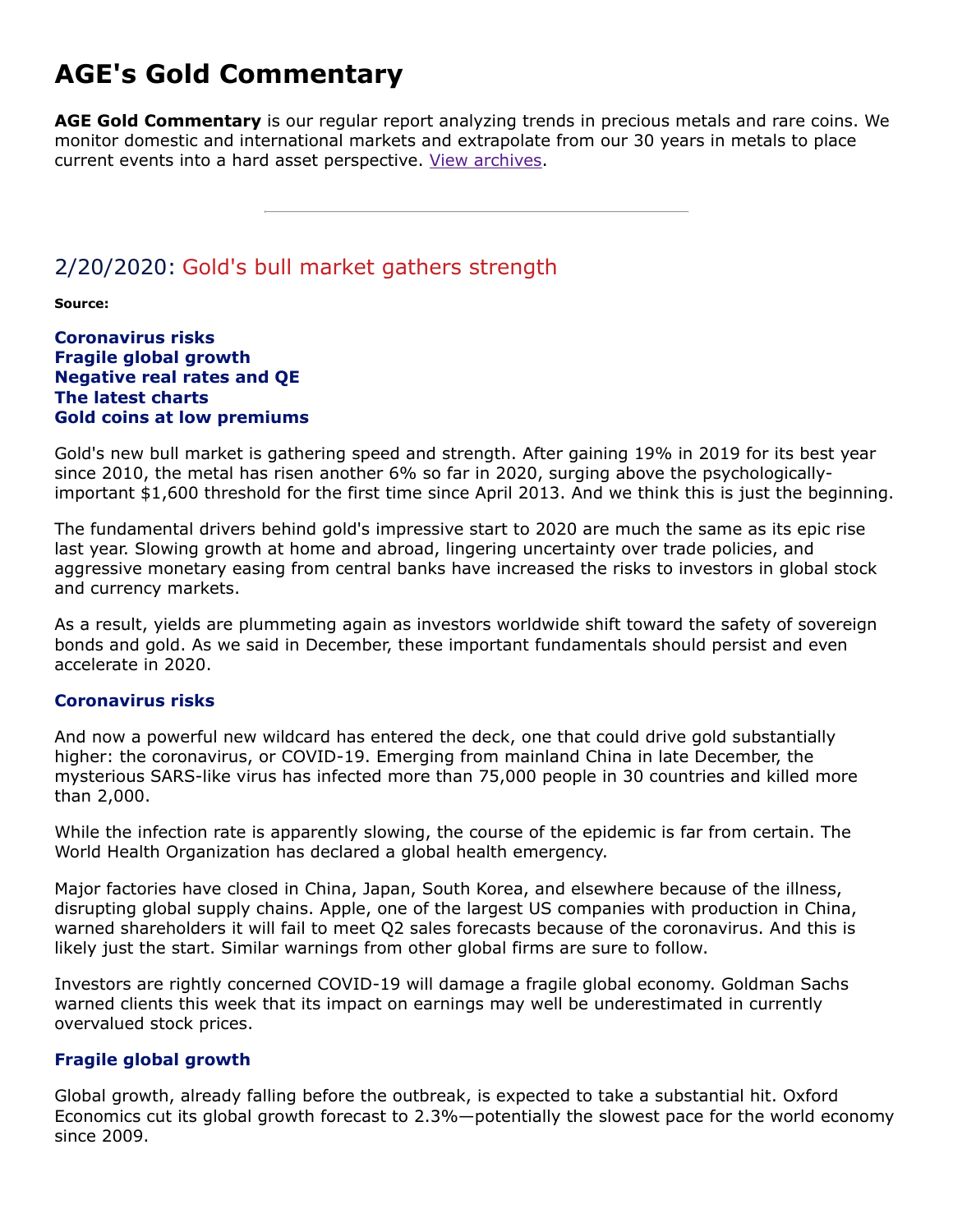Japan, the world's third largest economy, was already heading for recession after GDP tumbled 6.3% in Q4 of 2019. Germany, the fourth largest, has been hammered by falling trade, shrinking industrial output, and soft consumer demand. These downtrends are expected to accelerate because of COVID-19.

China, the world's second largest economy, is now projected to grow at just 5.2%, down from 6% in 2019, which was already the slowest in 30 years. 2020 growth in the eurozone is forecast at 1.1% and the UK just 1%.

Growth in the U.S. is not much better. Despite recent trade deals with China, Canada, and Mexico, our GDP is projected to grow around 2% in 2020, below last year's 2.3% and substantially below 2.8% growth in 2018. And this forecast was made before the coronavirus created additional headwinds.

#### **Negative real rates and QE**

Both gold and silver technically entered a secular bull market last summer, rising sharply in response to slowing global growth and plummeting bond yields. Gold loves cheaper money.

Because it does not offer a yield, gold has difficulty competing against other assets that do. When real yields turn negative—that is, fall below the rate of inflation—gold becomes much more attractive as a vehicle for preserving wealth and purchasing power.

Between the fall of 2018 and last summer, the 10-year U.S. treasury yield plummeted from over 3% to 1.5%, falling below the inflation rate of 2%, and yielding a real rate of return of negative 0.5%. This plunge came with the global economic slowdown, which triggered deeper easing by central banks in Europe, China, and Japan. The Fed followed suit by cutting interest rates three times.

Gold and silver charged higher in response, breaking out into their technical bull markets. Now concerns about global economic weakness are back to the forefront, triggered by the coronavirus. Bond yields are falling again, and gold and silver are again marching higher.



# **Government Bond Yields**

10-year Treasury bond yield less yearly percent change in core CPI. Source: Federal Reserve Board and Bureau of Economic Analysis.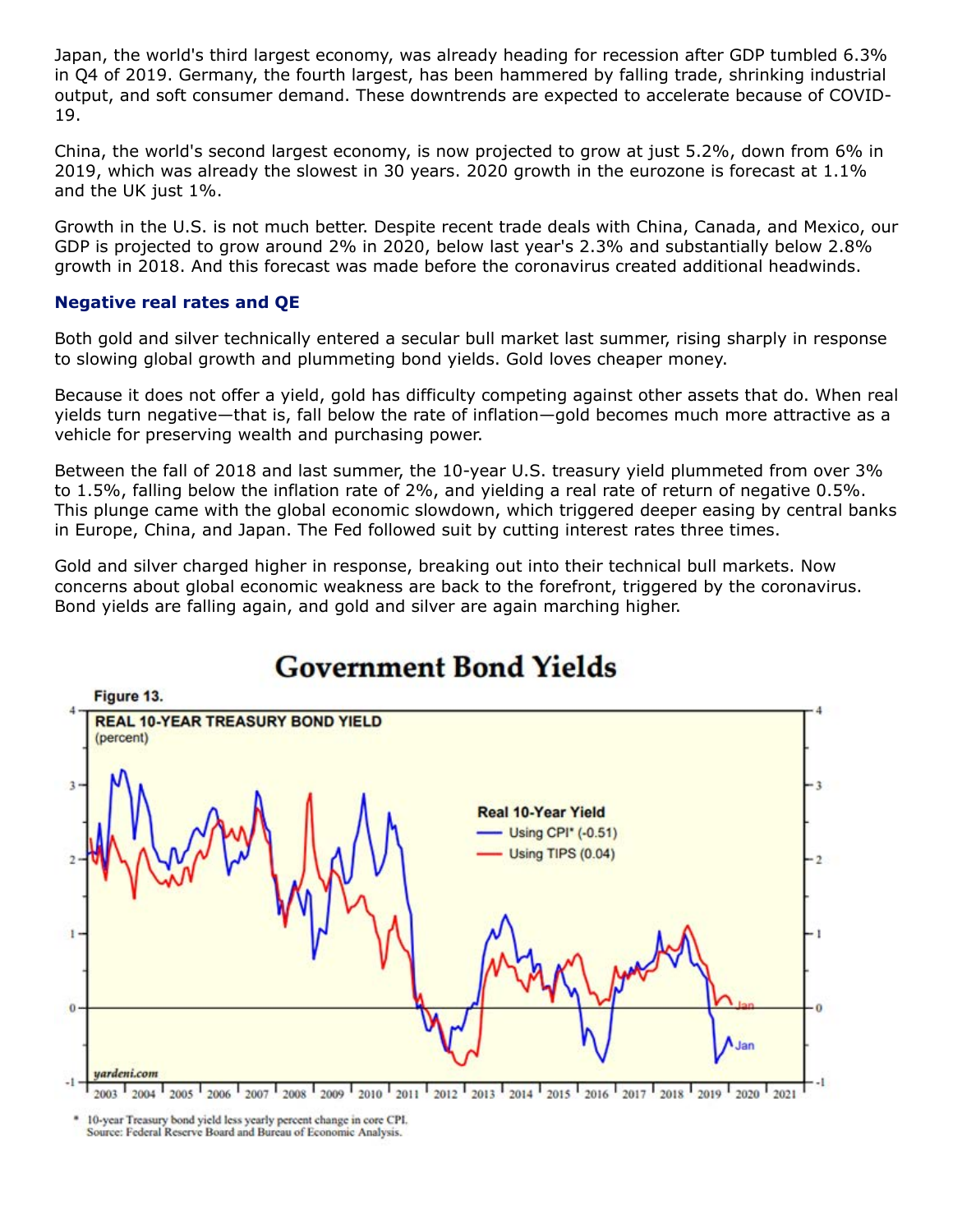In recent testimony before Congress, Fed Chairman Jerome Powell said quantitative easing (QE) will be the central bank's main line of defense in the next economic downturn. Essentially printing money, QE was used extensively after the global financial crisis in 2009, flooding the economy with cheap cash in three successive waves.

Between 2009 and 2011 gold virtually doubled in price from under \$1,000 to over \$1,900 as the printing presses were turned on full throttle and the Fed dropped rates to zero.

In each of the past the past three recessions, the Fed has responded by slashing rates by at least 5% to stimulate growth. From 1990 to 1992, rates were cut from 8% to 3%; from 2000 to 2003, from 6.5% to 1%; and from 2006 to 2008, the Fed slashed its fund rate from 5.25% all the way to 0%, where it remained until 2016.

After hiking rates back to 2.5% over the next three years, the Fed reversed course last summer amidst the trade war with China, lowering rates to the current 1.75%.



# **Federal Funds Rate**

Source: Federal Reserve Board.

With its benchmark rate at 1.75%, the Fed has very little room to cut. This means the central bank can no longer use its main method of fighting recession—cutting rates by 5%—unless it goes deeply into the negative, something the U.S. has never done.

No wonder Chairman Powell is so committed to using of QE again to stimulate the economy in the event of further contraction. He simply doesn't have much choice. And as recent history has shown us, that's good for gold.

### **The latest charts**

### **U.S. dollar**

One of the beneficiaries of the 2019 global economic downturn has been the U.S. dollar. Not because the U.S. economy has been so strong but because other economies have been relatively weaker. For foreign money to enter our bond or stock markets, dollars must be bought first, buoying the buck higher than it might normally be.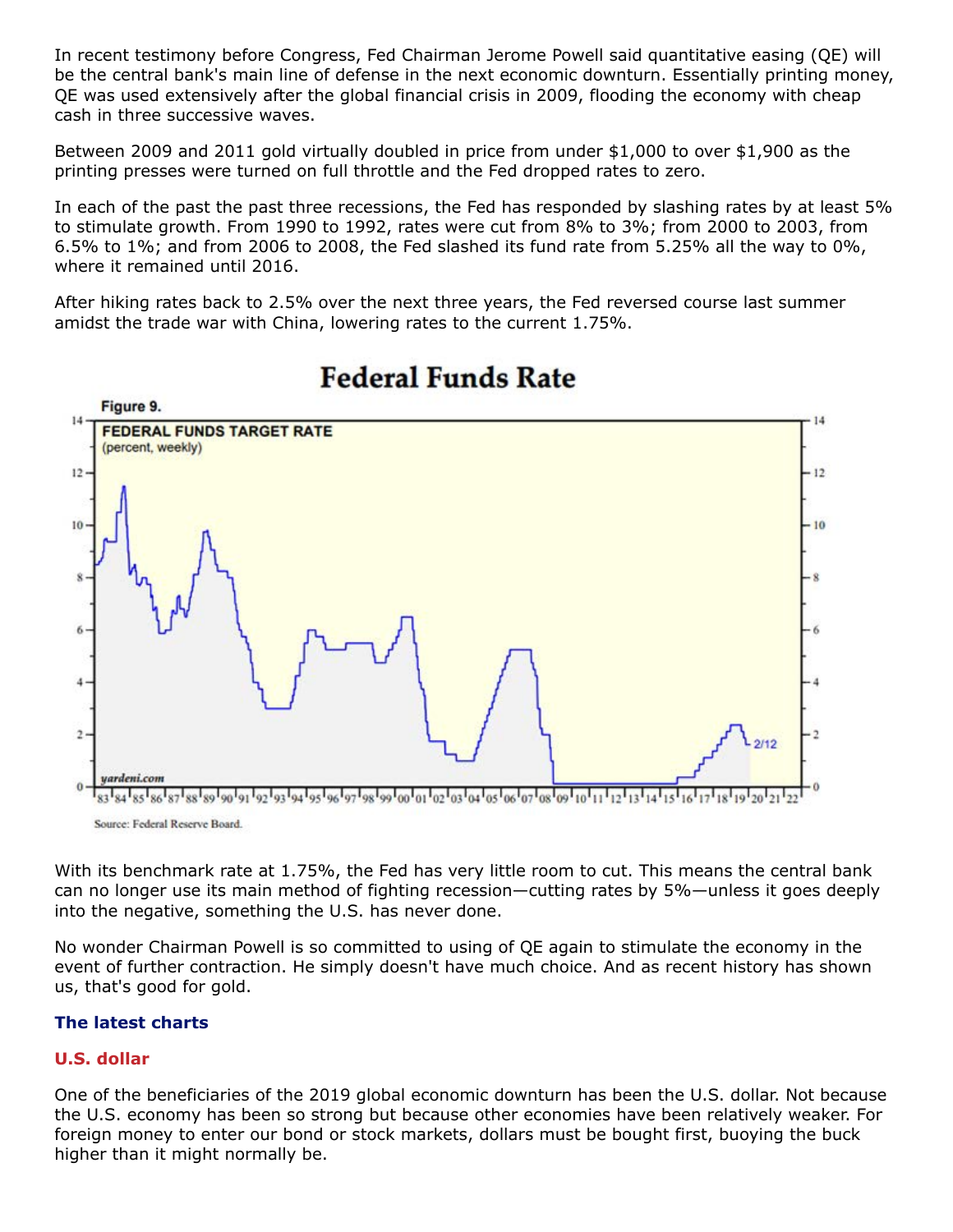As we have said many times, the price of gold and the dollar have an inverse relationship. When one is strong, the other is often weak. This is because gold is denominated in dollars for global trade, making its price in other currencies fluctuate relative to their strength against the dollar.

So, for gold to be rising so aggressively despite the dollar's strength is confirmation that underlying demand for the metal is extremely high. Given the risks we've been discussing, this should come as no surprise.



Beginning in 2014, when the U.S. economy led the global recovery, tremendous amounts of foreign capital from all over the world moved into the U.S., buoying the dollar.

Between 2017 and mid-2018, the world enjoyed the first real synchronous global economic expansion since the 2008 financial crisis. Foreigners therefore sold their dollars and bought pounds, euros, and yen, repatriating their money and weakening the dollar through 2017.

This tend reversed as the global economic expansion turned into a contraction in the second half of 2018, and then faltered further in 2019. The dollar strengthened during this time, as the chart shows.

Over the past month, the dollar has broken out above strong resistance at 98.5 on the index chart. This move coincides with the coronavirus outbreak and indicates flights to safety of foreign money into US Treasurys, which first required exchanging into dollars. Escalating demand for safe havens helps to explain why gold and the dollar are rising at the same time today.

### **Gold**

But the dollar's rise to a three-year high also suggests that it has been capping gold's impressive rise. For example, gold bottomed in November 2019 and then moved sharply higher from \$1,460 to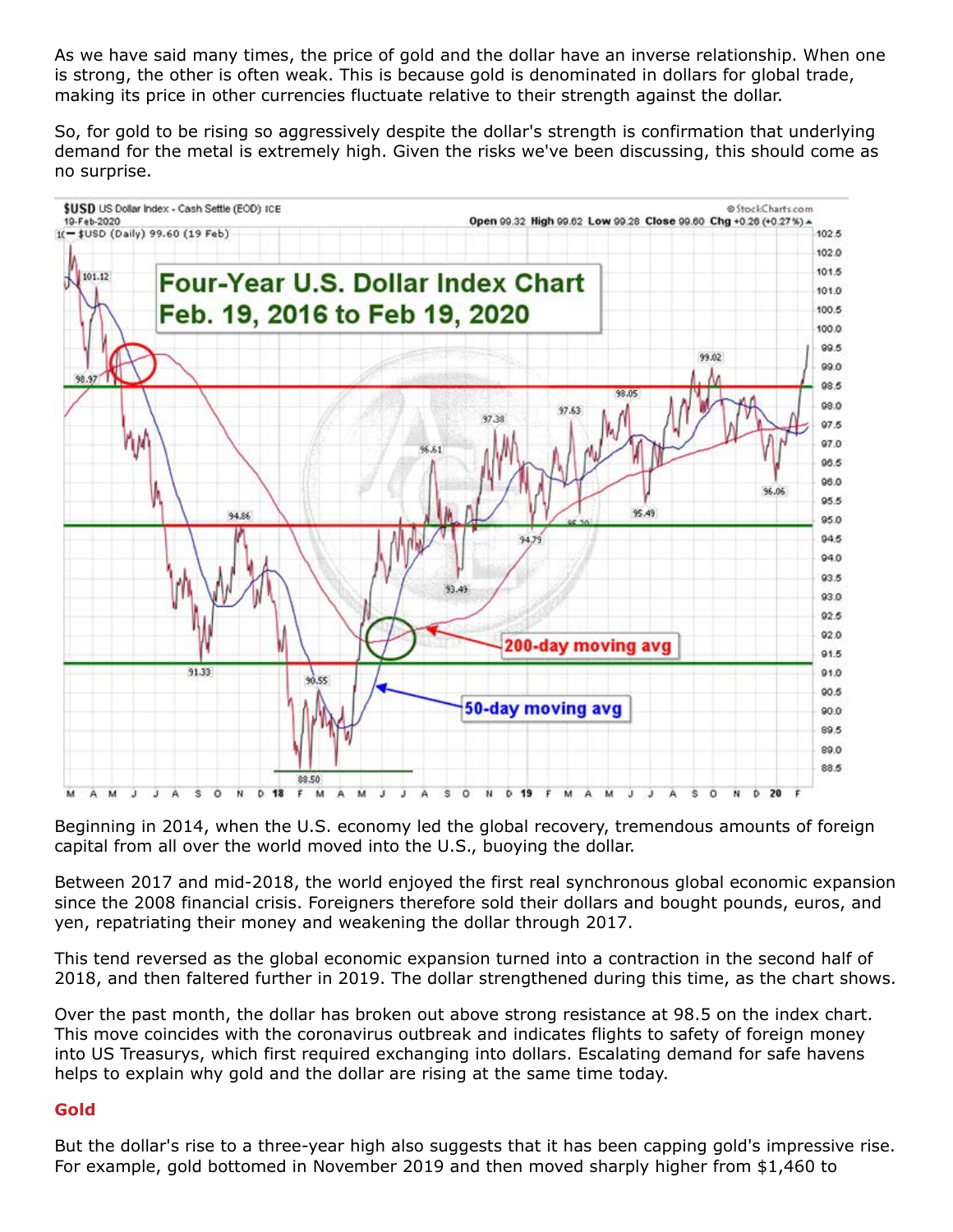\$1,550 in December. At the same time, the dollar weakened substantially from 98.25 to the 96.06, as we would ordinarily expect, given the inverse relationship between it and gold.

Today, with real bond yields already at or around negative, gold is not so reliant on yields falling further to make it an attractive alternative to bonds.

In other words, the artificial support lent to the dollar by foreign money flowing into Treasurys could dry up and gold would still be in strong demand as portfolio insurance against risk. The bottom line is that any weakness in the dollar will simply to add fuel to gold's bull-market fire, driving prices higher still.



The 15-year chart helps to put gold's recent breakout into perspective. With the move above major resistance at \$1,550, gold is signaling it may be able to eventually challenge the 2011 all-time high of \$1,900. Gold has already set new all-time highs in euros, pounds, rupees, yen, Canadian and Australian dollars, Mexican pesos, South African rands, and many more in 2020.

The dollar, for the reasons we discussed above, is one of the only currencies in which gold has yet reach a new record this year. But we think it's only a matter of time.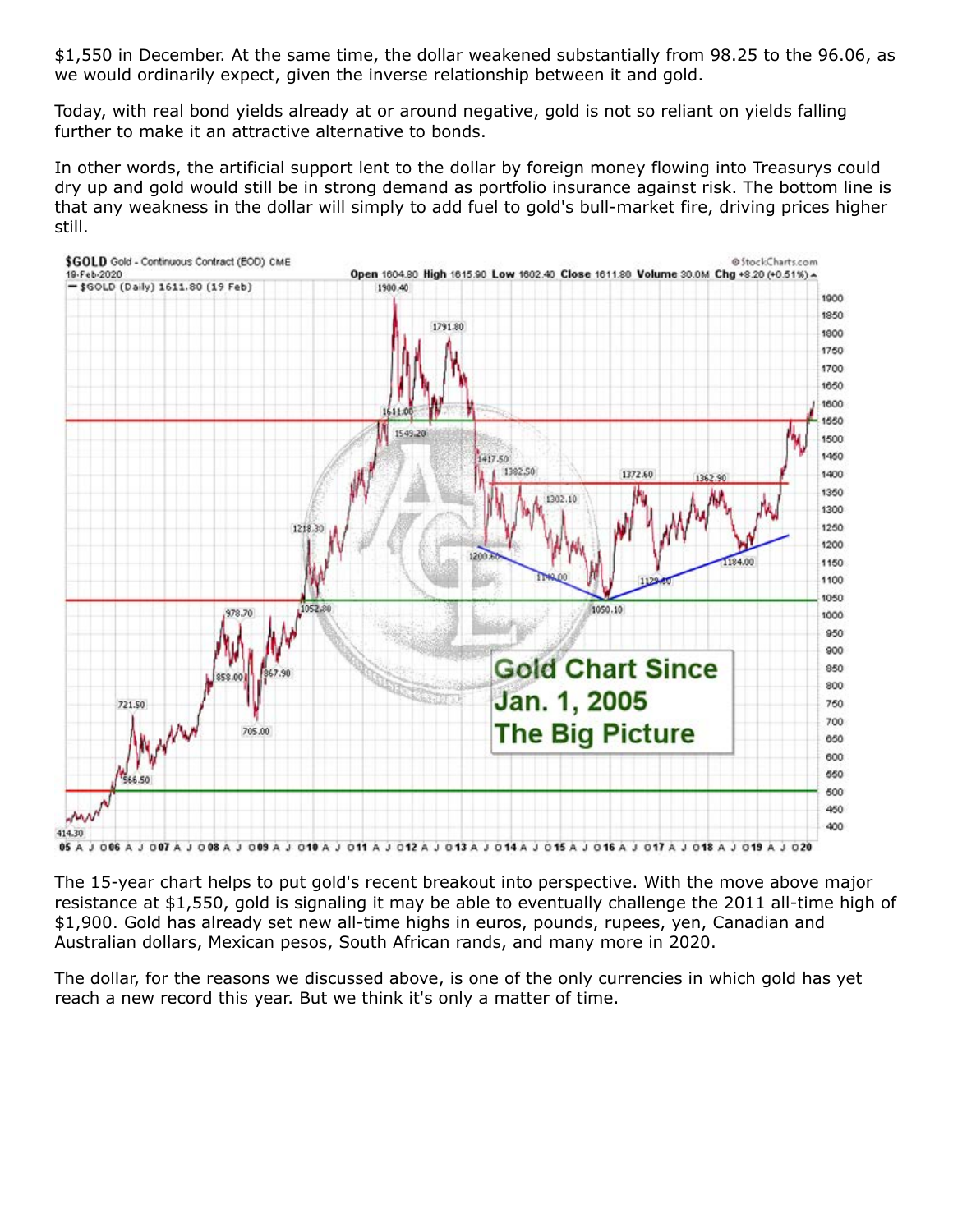

The two-year gold chart shows the strength of gold's breakout into a technical bull market last year. Normally, when a market moves so far so fast, we'd expect to see a substantial pullback—in this case, to the green short-term support line at \$1,453. But the fundamentals driving this rally have been so solid that the correction has been shallow and brief.

Gold stair-stepped over short-term resistance at \$1,560 and passed the psychological resistance level of \$1,600 with relative ease. In the short-term, support will be at \$1,560, \$1,500, and \$1,455. Upside resistance will be found in \$25 increments at \$1,625, \$1,650 and \$1,675, with stronger upside resistance at \$1,700 and \$1,750. Who would have thought that just a year ago, when gold was under \$1,300, we would be discussing upside resistance at \$1,700 today? Things can and do change quickly.

Looking forward, in the short term, we see the risk/reward ratio to be 2 to 1 with gold around \$1,615 per ounce, with a downside risk of \$50 and an upside reward of \$100 an ounce. The trend is your friend and the trend for gold is decidedly upward!

### **Silver**

Silver continues to be substantially undervalued relative to gold, with the current gold-to-silver ratio at just over 87:1. As we've said before, when the ratio is over 82:1, silver is extremely underpriced relative to gold. Silver will eventually catch up and the ratio will narrow towards its 25-year equilibrium of 65:1. This gold move over \$1,600 may be the catalyst. Until then, silver is a terrific value.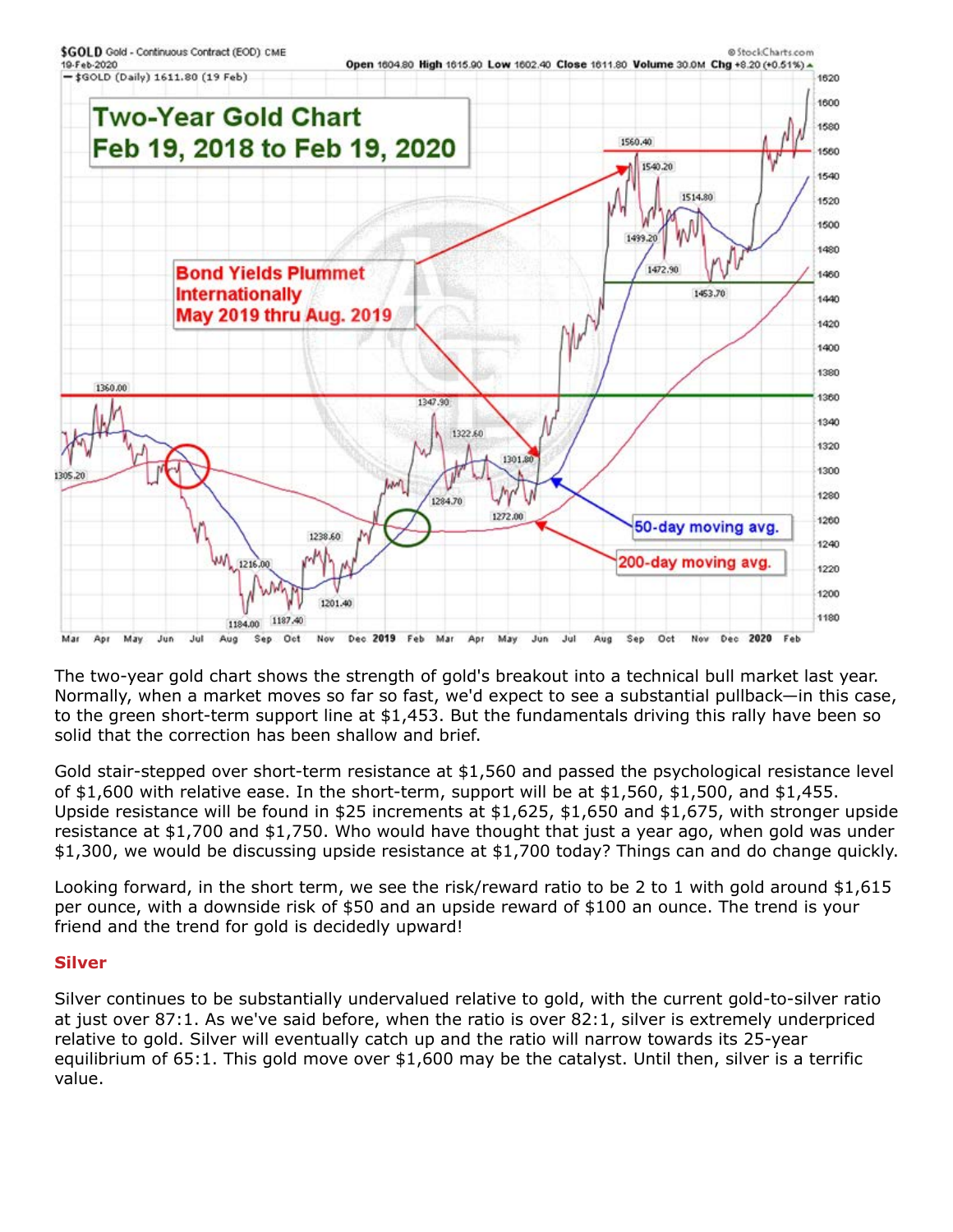

Again, we are using a 15-year chart first to put the current market into perspective. In the bigger picture, silver is testing short-term upside resistance at \$18.40. If silver moves over this level, which is likely, it will break towards major upside resistance at \$20.75. Any push above \$20.75 will most likely drive it into the \$22.00 to \$24.00 range.

Basis gold at \$1,615, silver at \$22 would put the gold-to-silver ratio at 72:1. Silver at \$24 silver would put it at 66:1, where it would be fairly valued relative to gold.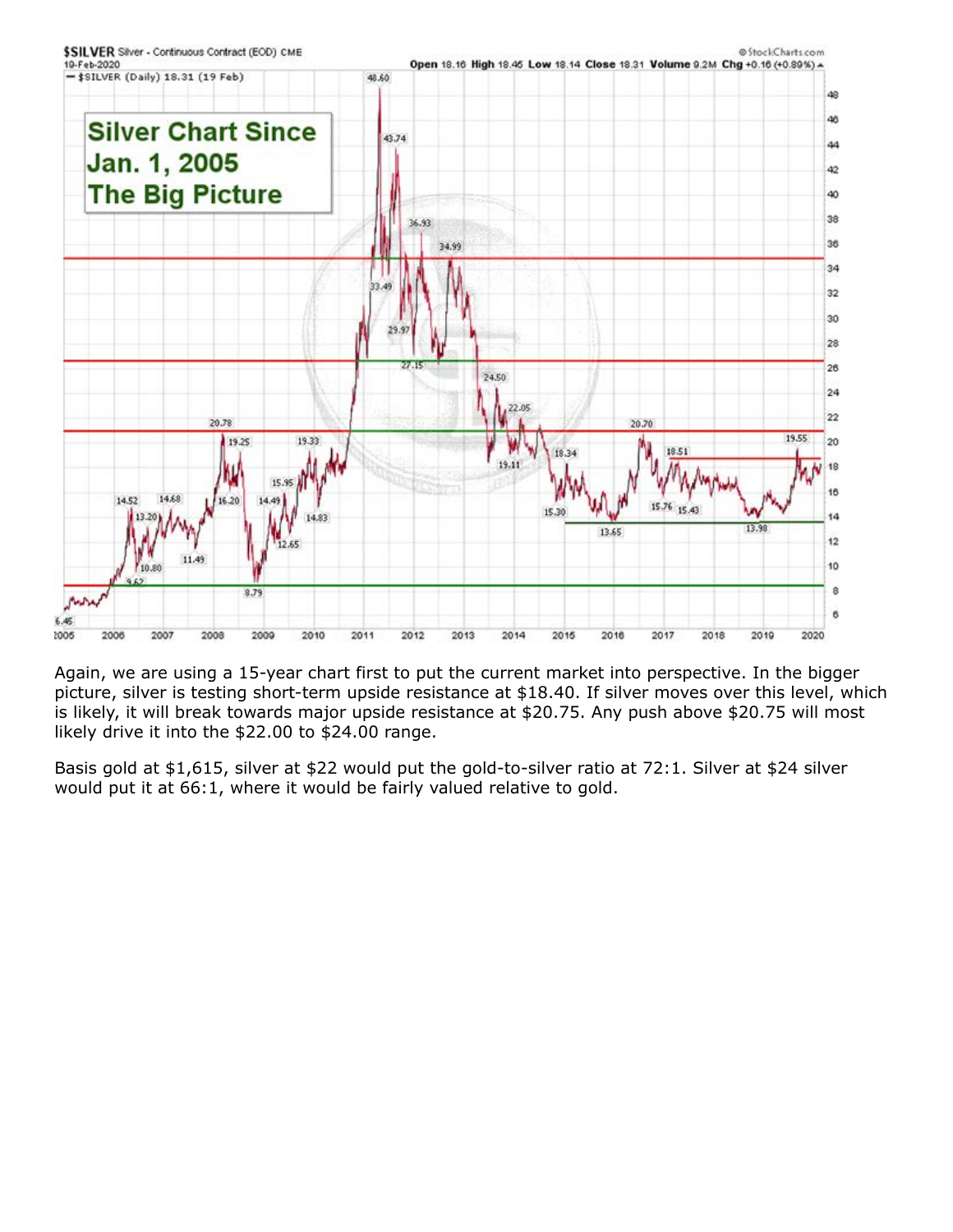

The two-year silver chart is like the gold chart in that silver made a big move higher in 2019, corrected modestly lower, and is now challenging upside resistance—in this case, at \$18.40. Above \$18.40 silver will hit resistance at \$19.55, and major upside resistance at \$20.75. In the short term, support is at \$17.50 and again at \$16.80, but we doubt we will see silver under \$17.50 any time soon.

If these short-term resistance levels are pierced, momentum trading could push silver much higher very quickly. At today's prices it is an excellent value, especially relative to gold.

### **Gold coins at low premiums**

We continue to have a small supply of [backdated 1-ounce U.S. Gold Eagles, BU](https://www.amergold.com/gold/gold-bullion/american-gold-eagle-bu.php?selected=backdate-oneoz)available at a modest discount. The current 2020 coins are only available from the U.S. Mint at full premiums, making discounted backdates a much better value. For bulk bullion these are our top seller. All the backdates we offer are minty fresh.

Better still, premiums for many pre-1933 U.S. \$20 and \$10 gold coins remain at record lows. While the market allows, we have Almost Uncirculated [\\$20 Saint-Gaudens AU](https://www.amergold.com/gold/pre-1933-u-s-gold-coins/20-saint-gaudens-gold-double-eagle.php?grade=AU) and [\\$20 Liberty AU](https://www.amergold.com/gold/pre-1933-u-s-gold-coins/20-liberty-gold-double-eagle.php?grade=AU) gold double eagles at about the same premium as backdate 1-ounce U.S. gold eagles.

These vintage gold coins typically carry \$50 to \$100 premiums over modern 1-ounce gold bullion coins. Supplies are limited, however, and premiums could change without notice, so get 'em while you can.

The best values we have ever seen continue to be in Pre-1933 US \$10 and \$20 gold coins in higher grades. Premiums for these Mint State collectible coins remain at or near record lows. But available national supplies are tightening fast, which is a recipe for strong premium appreciation.